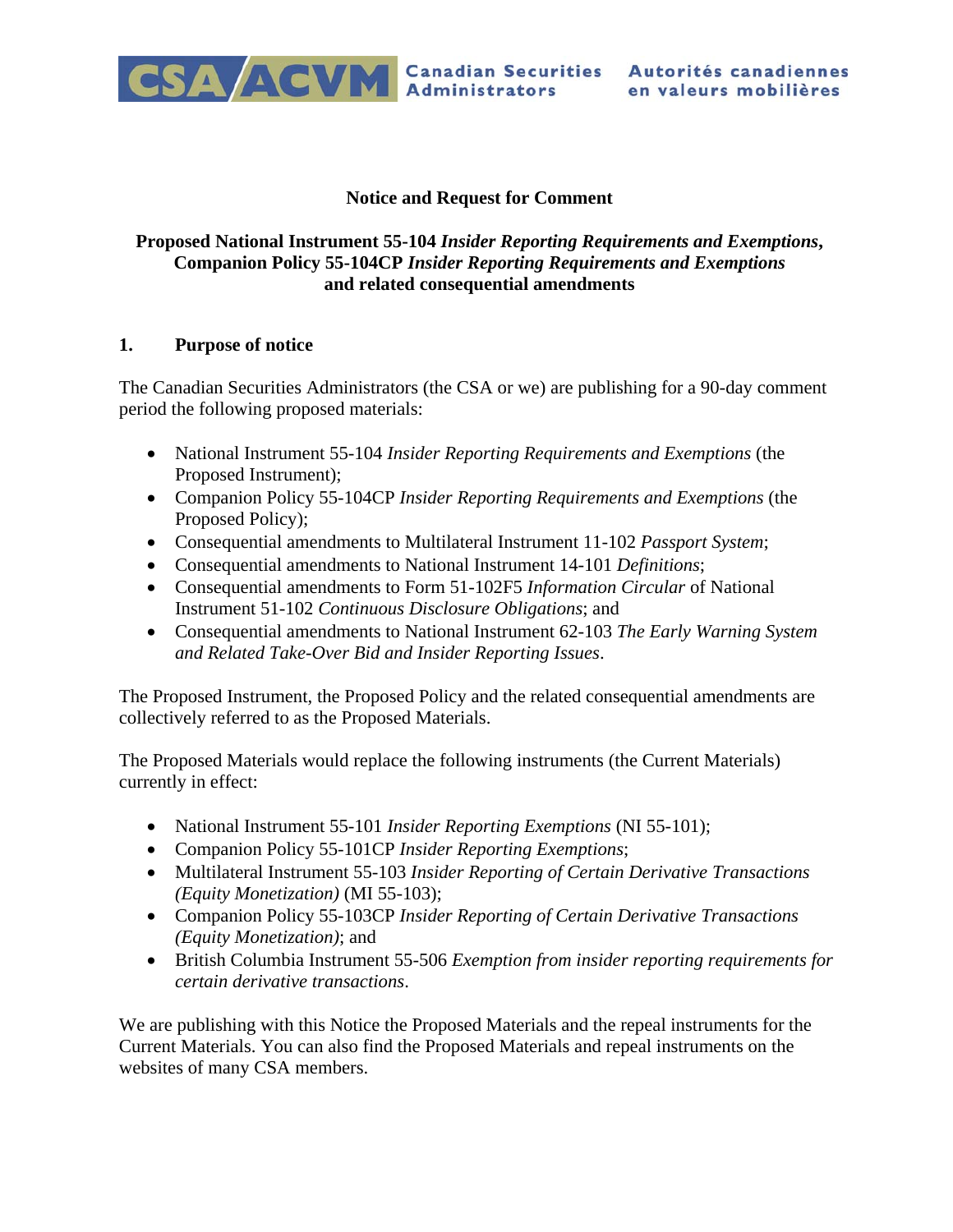Certain jurisdictions may include additional local information in Appendix L.

# **2. Substance and purpose of the Proposed Instrument and the Proposed Policy**

The Proposed Instrument will set out the main insider reporting requirements and exemptions for insiders of reporting issuers. The exception is Ontario, where the main insider reporting requirements will remain in the *Securities Act* (Ontario). Despite this difference, the substance of the requirements for insider reporting will be the same across the CSA jurisdictions.

The Proposed Policy provides guidance as to how we would interpret or apply certain provisions of the Proposed Instrument.

## **3. Summary of the Proposed Instrument**

We are publishing the Proposed Materials for comment as part of an initiative to modernize, harmonize and streamline insider reporting in Canada. The insider reporting requirements and exemptions are currently set out in a variety of statutes, rules and regulations in each jurisdiction. We are proposing to consolidate the main insider reporting requirements and exemptions in a single national instrument to make it easier for issuers and insiders to understand their obligations and to help promote timely and effective compliance.

We are also proposing changes to the insider reporting regime that we think will improve its effectiveness. Specifically, we are proposing to

- significantly reduce the number of persons required to file insider reports;
- accelerate the filing deadline for insider reports from 10 calendar days to five calendar days;
- simplify and make more consistent the reporting requirements for stock-based compensation arrangements;
- facilitate insider reporting of stock-based compensation arrangements by allowing issuers to file an "issuer grant report" similar to the current "issuer event report"; and
- require an issuer to disclose in its information circular any late filings by its insiders.

# **4. Prior request for comment**

We have previously requested comment about some of the proposals reflected in the Proposed Materials. In October 2006, we published a Notice and Request for Comment relating to amendments to NI 55-101. As part of that Notice, we outlined at a high level proposals for future amendments to Canadian insider reporting requirements, including amendments that would consolidate the insider reporting requirements and exemptions in a single instrument, refocus the insider reporting requirements on a smaller group of insiders and accelerate the filing deadlines. These proposals were referred to as the "Phase 2 amendments".

As described in the summary of comments and responses included with the Notice of Amendments to NI 55-101, published in June 2007, we generally received positive comments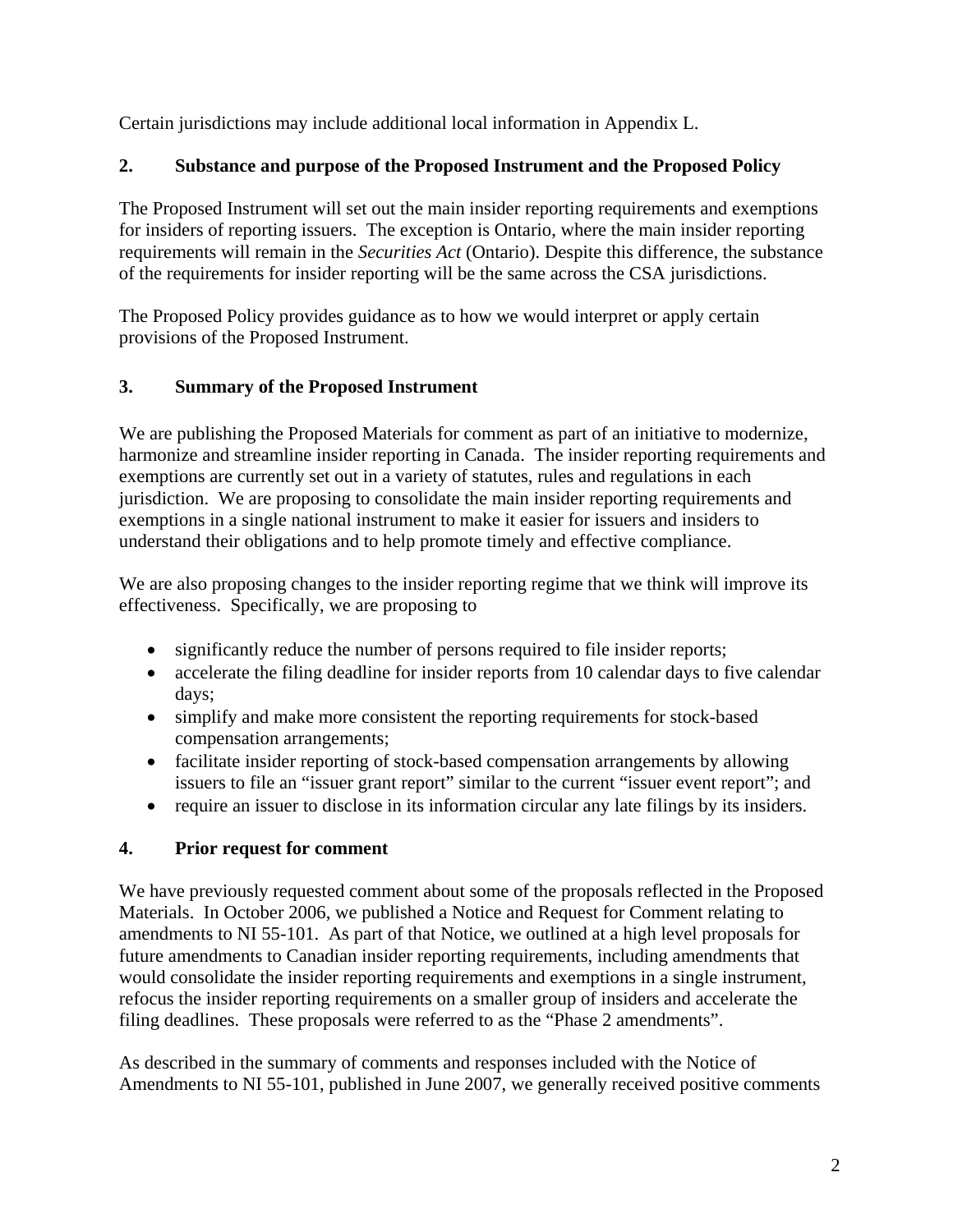about our proposals for the Phase 2 amendments. These proposals are now reflected in the Proposed Materials.

### **5. Why are we proposing changes to the current insider reporting regime?**

The insider reporting requirements serve a number of functions, including deterring improper insider trading based on material undisclosed information and increasing market efficiency by providing investors with information concerning the trading activities of insiders of an issuer, and, by inference, the insiders' views of their issuer's prospects.

In connection with our proposals for the Phase 2 amendments, we conducted research that compares our current insider reporting requirements with those in other countries.

Based on the results of our research, we have reached the following conclusions:

- 1. Canadian insider reporting requirements are not fully harmonized. In addition, the main requirements and exemptions are situated in various Acts, regulations and rules across the CSA. This can be confusing for issuers and insiders, who may find it difficult to understand and comply with their obligations, and other market participants, who may find it difficult to analyze the information that is reported. We think it would be helpful to market participants to consolidate the main insider reporting requirements and exemptions in a single instrument.
- 2. The Canadian insider reporting regime requires an unduly broad class of persons to file insider reports. This is particularly apparent in the case of larger issuers with many subsidiaries and affiliates. In contrast, the insider reporting requirements of the U.S. and the U.K. generally impose an insider reporting requirement on a much narrower class of persons. We propose to narrow the focus of the insider reporting requirement to a core group of insiders with the greatest access to material undisclosed information and the greatest influence over the reporting issuer. We propose to achieve this by introducing a new concept of a "reporting insider" and by amending the definition of "major subsidiary".
- 3. The period allowed for filing insider reports (generally 10 days from the date of the transaction) is too long. In contrast, the insider reporting filing deadlines in the U.S. (generally two-business days from the date of the transaction) and the U.K. (generally within five business days from the date of the transaction) require substantially faster reporting. We are proposing to accelerate the filing deadline from 10 calendar days to five calendar days to make this important information available to the market sooner.
- 4. The insider reporting requirements relating to different types of stock-based compensation arrangements, such as stock options, phantom stock, stock appreciation rights (SARs), restricted share units (RSUs), deferred share units (DSUs), and similar instruments, are inconsistent and confusing. In contrast, the insider reporting requirements in the U.S. for reporting these instruments are relatively clear. We think we should simplify the insider reporting requirements for such instruments and make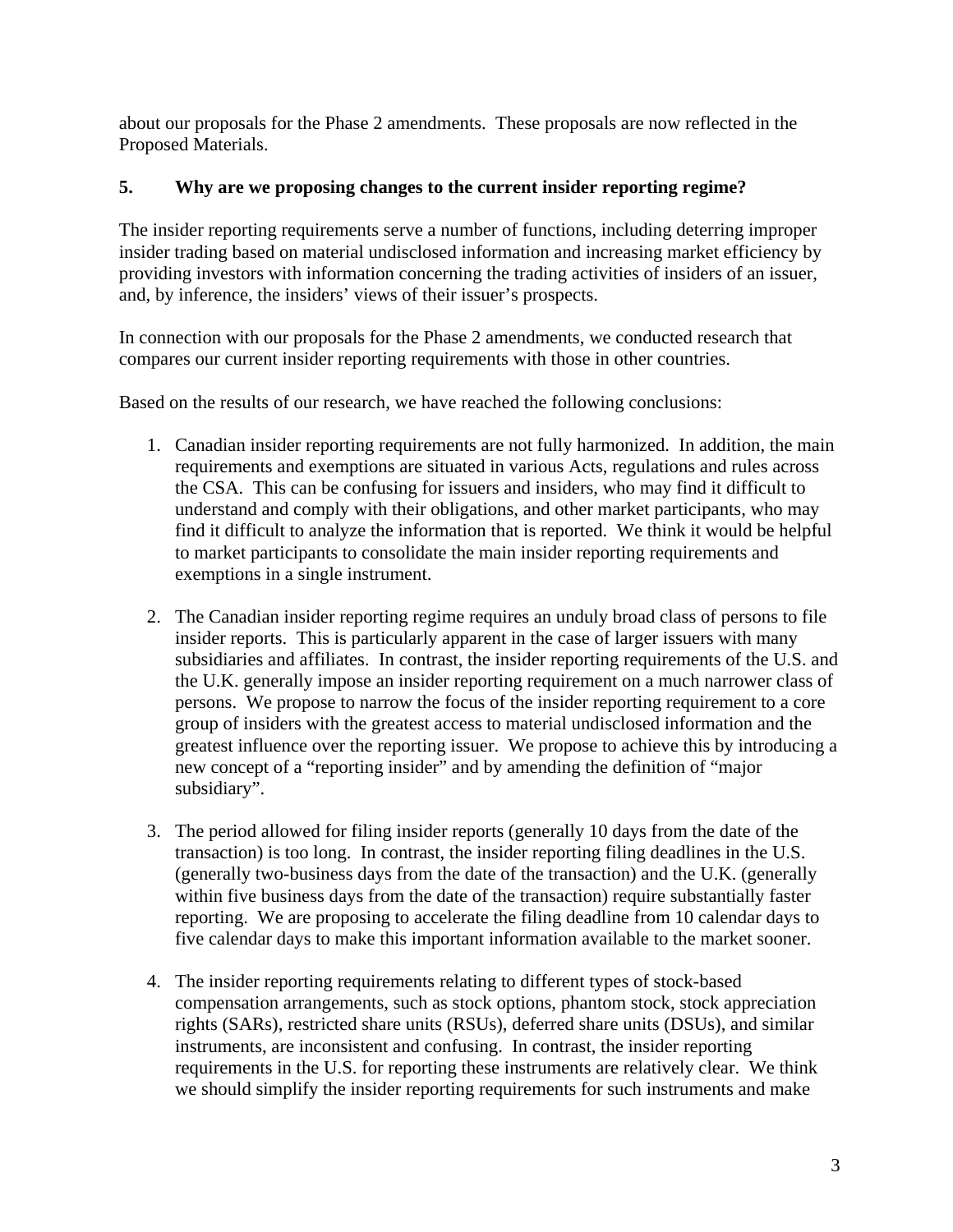them more consistent. In addition, the inconsistent regulatory treatment of stock-based compensation arrangements has been highlighted by the recent controversy involving stock option back-dating.

- 5. Some insiders have experienced difficulties in filing insider reports by the required deadline about transactions that originate at the issuer level, such as a grant of stock options by the issuer to insiders, since the issuer may not have provided the insiders with the necessary information in a timely manner. We propose to introduce an exemption that would permit an issuer to file on SEDAR an "issuer grant report". If the issuer files an issuer grant report, the insider recipients of this grant would then be exempt from the requirement to file an insider report about the grant by the ordinary filing deadline and could instead file an alternative report on an annual basis.
- 6. Our approach to dealing with late filing of insider reports is not harmonized. For example, Alberta and Quebec publish a list of late filers, whereas other jurisdictions do not. Our proposals to respond to these concerns include an issuer disclosure requirement, similar to current U.S. requirements, that would require an issuer to disclose in its circular whether any of its insiders have made late filings in the previous year. The effective date proposed for the issuer disclosure requirement is December 31, 2010, allowing for a transition period.

### **6. Outcomes-based response to these concerns**

The Proposed Instrument reflects an outcomes-based approach to insider reporting and ties the requirement to file insider reports to the fundamental policy rationales for the insider reporting requirement. The Proposed Instrument responds to the following questions:

- Who should file insider reports?
- What insider transactions should be reported?
- When should insider transactions be reported?
- *a) The "reporting insider" concept*

Although securities legislation generally imposes an insider reporting requirement on all persons who are "insiders", we have provided a variety of exemptions for insiders who are not significant shareholders, do not exercise an executive officer or director function and do not routinely have access to material undisclosed information about the reporting issuer prior to general disclosure. These exemptions are situated in various rules and regulations adopted in each jurisdiction in Canada.

The insider reporting regime prescribed by the Proposed Instrument replaces this broad "catch and release" approach with a more principled approach that focuses the reporting requirement on a narrower, core group of insiders. The core group includes significant shareholders of the issuer and other insiders who satisfy both of the following criteria: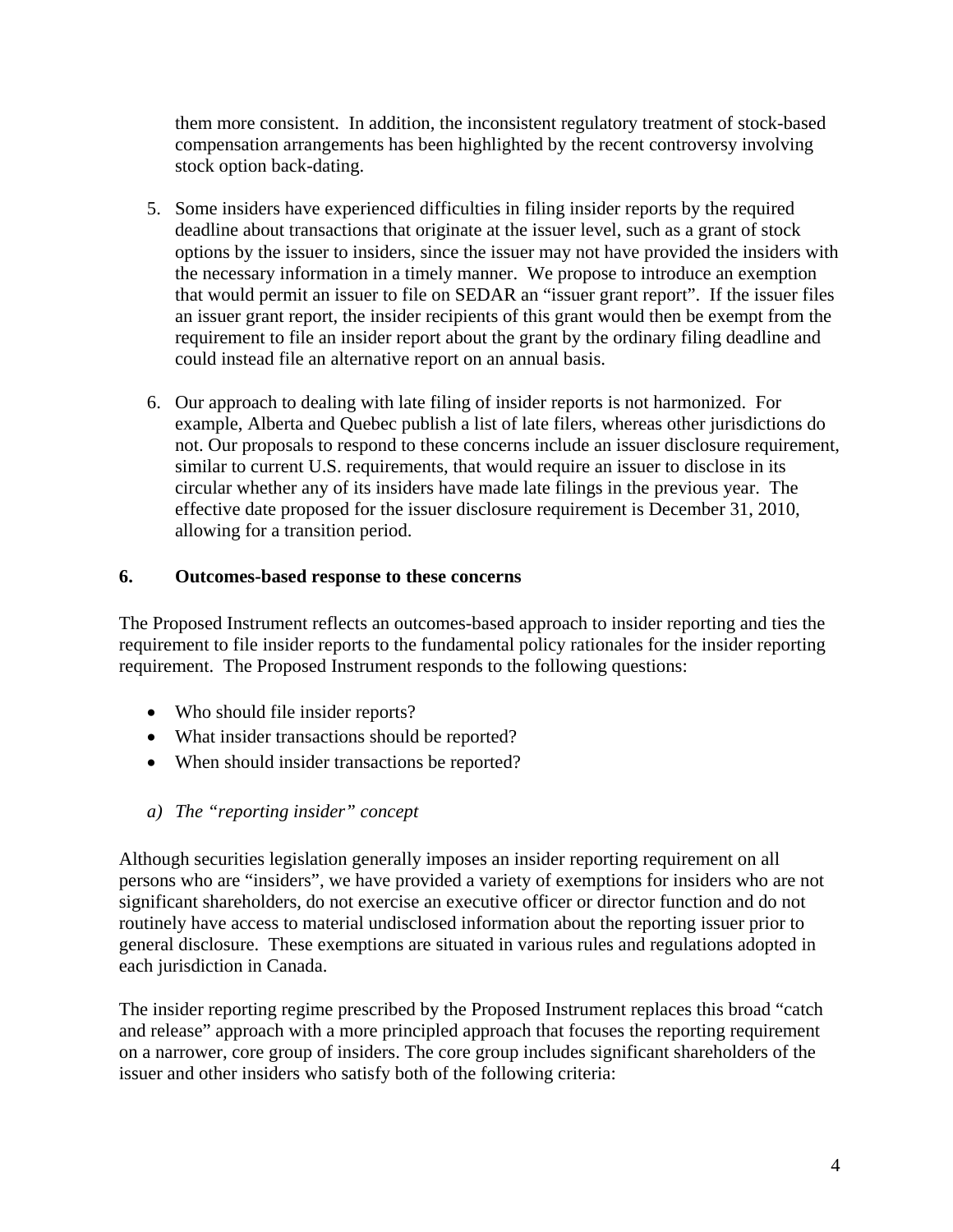- (i) the insider in the ordinary course has access to material undisclosed information concerning the reporting issuer prior to general disclosure; and
- (ii) the insider, directly or indirectly, exercises, or has the ability to exercise, significant power or influence over the business, operations, capital or development of the reporting issuer.

This approach is reflected in the new definition of "reporting insider". The reporting insider definition comprises:

- (i) a list of persons or companies that includes significant shareholders plus other insiders we think generally satisfy both of the criteria, and
- (ii) a "basket" provision that explicitly cites these two criteria.

The insider reporting regime currently includes exemptions that relieve from the reporting requirement persons who do not meet the first of these criteria, that is, persons who do not have routine access to material undisclosed information. Based on our review, we have concluded that we should further narrow the focus of the insider reporting regime to persons who satisfy both this criterion and the criterion of having significant influence over the reporting issuer. We think that narrowing the focus of the insider reporting regime to a core group of senior insiders who have the greatest access to material undisclosed information, together with accelerated reporting, would have an enhanced deterrent effect on the most senior insiders and would result in faster dissemination of the most important information to the market.

In addition, the Proposed Instrument will also address the concern that certain persons who satisfy these two criteria may not currently be required to file insider reports because they may not technically be insiders. For example, as explained in section 6.4 of National Policy 41-201 *Income Trusts and Other Indirect Offerings*, we are concerned that certain persons who would be insiders of an operating entity underlying an income trust if the operating entity were a reporting issuer may not, for technical reasons, be insiders of the income trust. This concern would apply to, for example, directors and officers of a management company that provides management services to the operating entity. Although we think that such persons will generally come within the definition of "insider" based on the definition of "officer" (which includes persons who perform a similar function to an officer), we generally obtain undertakings from an income trust to address this concern.

The Proposed Instrument addresses these concerns by expressly designating certain classes of persons who satisfy these two criteria to be "insiders" and including them within the definition of "reporting insider".

Insiders who are not reporting insiders are still subject to the provisions in Canadian securities legislation prohibiting improper insider trading.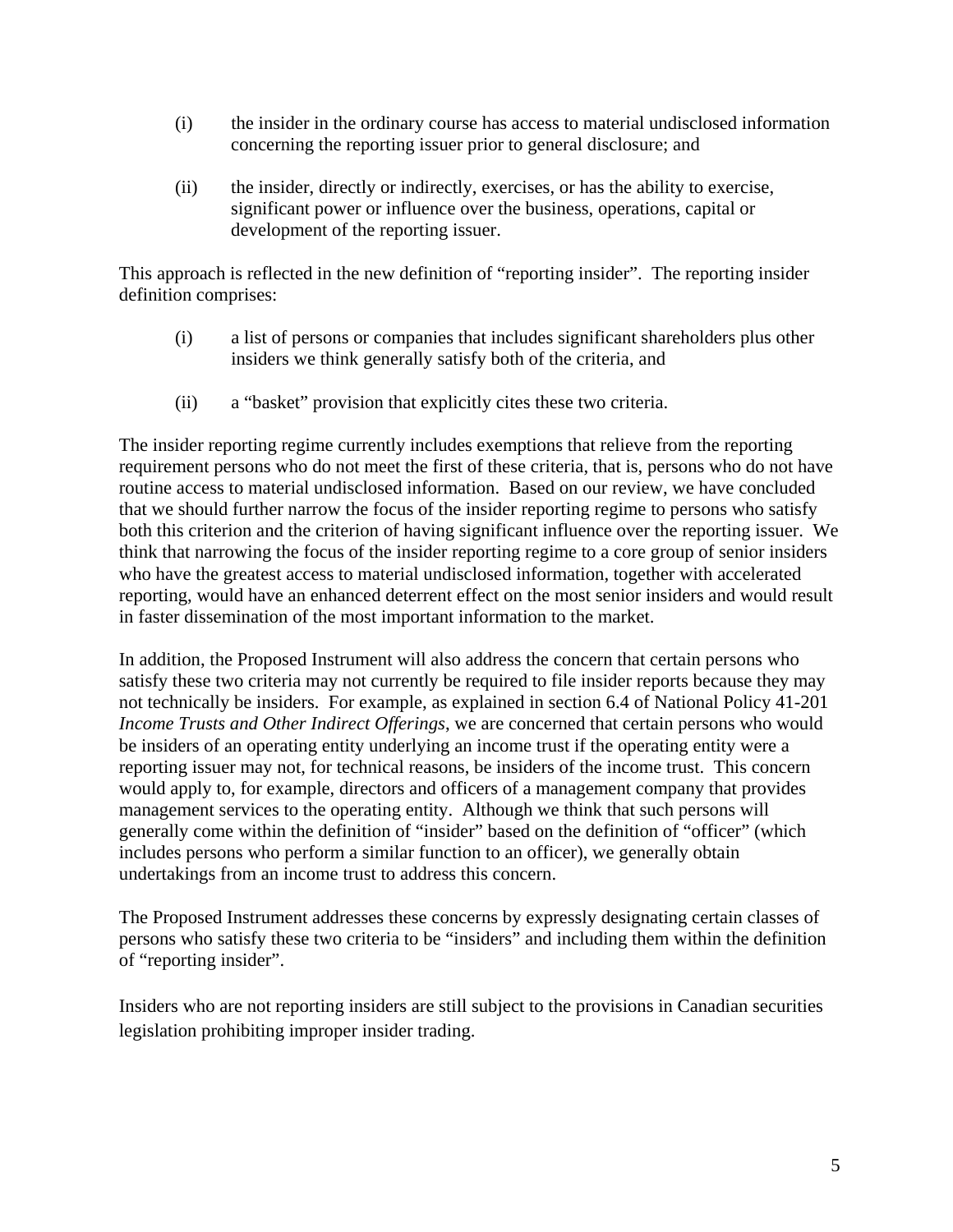### *b) Reportable transactions*

Under Part 3 of the Proposed Instrument, reporting insiders are generally required to file insider reports disclosing the reporting insider's

- (i) beneficial ownership of, or control or direction over, directly or indirectly, securities of the reporting issuer, and
- (ii) interest in, or right or obligation associated with, a related financial instrument involving a security of the reporting issuer.

These are the primary insider reporting requirements.

Part 4 of the Proposed Instrument contains a supplemental insider reporting requirement relating to certain agreements, arrangements or understandings that may not technically trigger the above tests for reporting under Part 3 but that otherwise satisfy the policy rationale for insider reporting.

The supplemental insider reporting requirement is consistent with the insider reporting requirement for derivatives that previously existed under MI 55-103. However, because Part 3 of the Proposed Instrument requires insiders, as part of the primary insider reporting requirement, to file insider reports about transactions involving "related financial instruments", most transactions that were previously subject to a reporting requirement under MI 55-103 will be subject to the insider reporting requirement under Part 3 of the Proposed Instrument.

*c) Deadline for filing* 

We are proposing to accelerate the deadline for filing insider reports from 10 calendar days to five calendar days after a trade because we think the market would benefit from more timely dissemination of information relating to insider transactions. Accelerating the reporting deadline should also address concerns about improper activities involving stock options and similar equity-based instruments, including stock option backdating, option repricing, and the opportunistic timing of option grants. More timely disclosure of option grants and public scrutiny of such disclosure would generally limit opportunities for insiders to engage in improper dating practices.

We propose to retain the current ten day timeline for filing initial reports to accommodate new filers and the time associated with creating new insider profiles on the System for Electronic Disclosure by Insiders (SEDI).

# **7. Anticipated Impact on Stakeholders**

Although reporting insiders will become subject to an accelerated filing deadline, many other insiders will benefit as they will no longer have to file insider reports. Reporting issuers that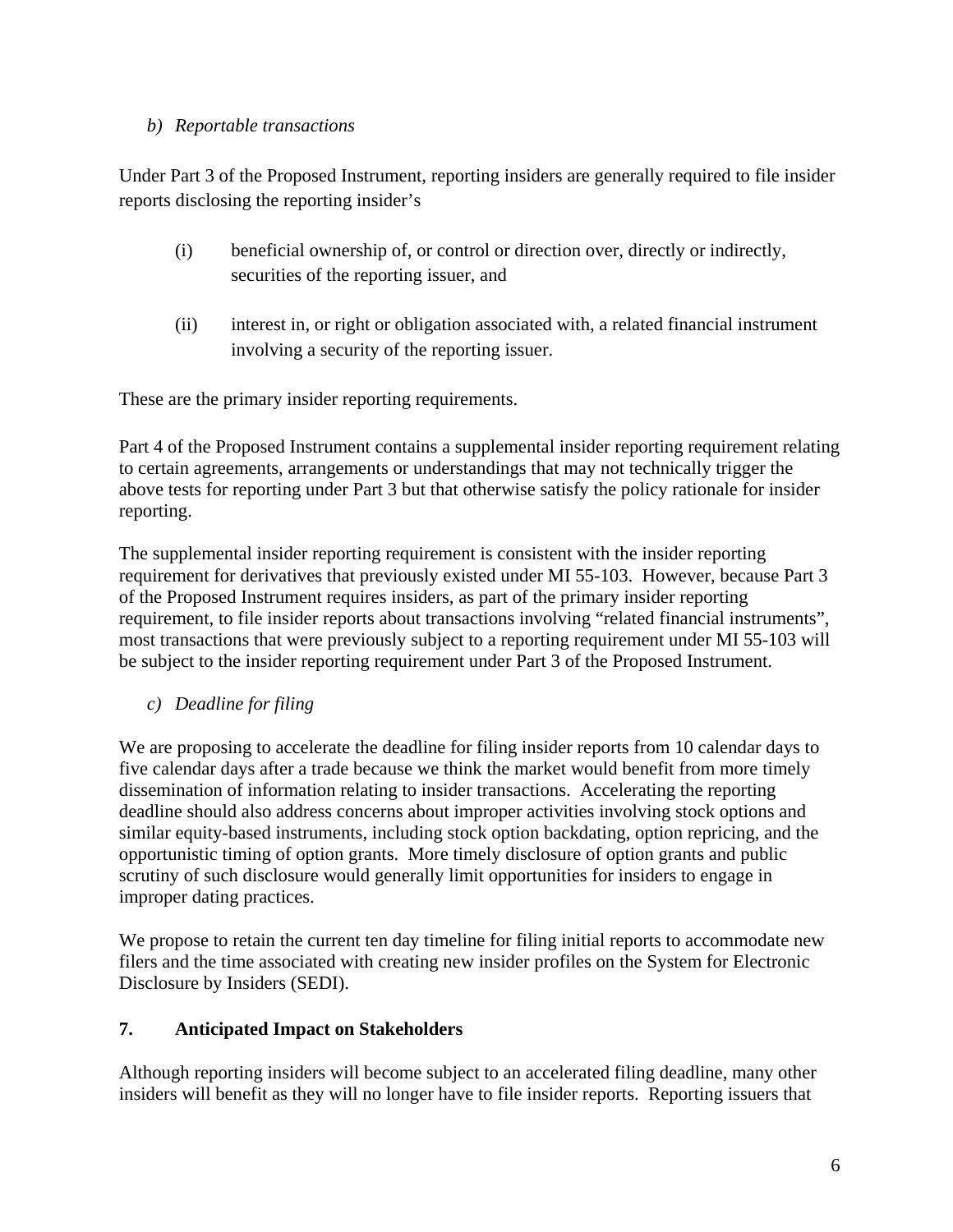currently file insider reports on behalf of their insiders will benefit through reduced compliance costs due to the smaller class of reporting insiders. Investors and other market participants who use the insider reporting system will benefit from a simpler, more focused, and more timely insider reporting system.

The insider reporting requirement will focus on a more senior, core group of insiders. This should result in an enhanced deterrent and signalling effect (the key reasons for insider reporting) on the core group of senior insiders who have the greatest access to material undisclosed information and who will continue to report. The information from this core group of insiders will not be obscured, as at present, by a large volume of insider reports filed by persons who, although statutory insiders with some access to material undisclosed information, are outside this core group.

# **8. Impact on SEDI**

The Proposed Materials focus on the substantive legal insider reporting requirements rather than the procedural requirements relating to the electronic filing of insider reports. We are not proposing any amendments to National Instrument 55-102 *System for Electronic Disclosure by Insiders (SEDI)* (NI 55-102) as part of this initiative.

However, we anticipate that several of the proposed substantive changes to our insider reporting regime would help address concerns raised by issuers and insiders in relation to SEDI.

For example, reducing the number of persons required to file insider reports would eliminate the reporting burden for those insiders who are no longer required to report. Similarly, we understand that some insiders have experienced difficulties reporting on time transactions that originate at the issuer level, such as a grant of stock options by the issuer to insiders, because of delays in the issuer providing the necessary information. Under the Proposed Instrument, if the issuer files an issuer grant report, the insider recipients of the option grant would be permitted to file an alternative report on an annual basis.

Finally, reducing the number of insiders required to report and introducing a requirement that issuers disclose late insider filings in their circulars will create additional incentives for issuers to assist their insiders with complying with their insider reporting requirements.

# **9. Consequential amendments to NI 14-101 and NI 62-103**

We are proposing an amendment to the definition of "insider reporting requirement" in National Instrument 14-101 *Definitions* to harmonize this definition with the corresponding definition in NI 55-104 and to update the definition so that it also refers to the insider reporting requirements applicable to derivative transactions and the requirement to file an insider profile under NI 55- 102 .

As a result of this amendment to the definition of "insider reporting requirement" in NI 14-101, certain consequential amendments to National Instrument 62-103 *The Early Warning System and Related Take-Over Bid and Insider Reporting Issues* (NI 62-103) are necessary. Under Part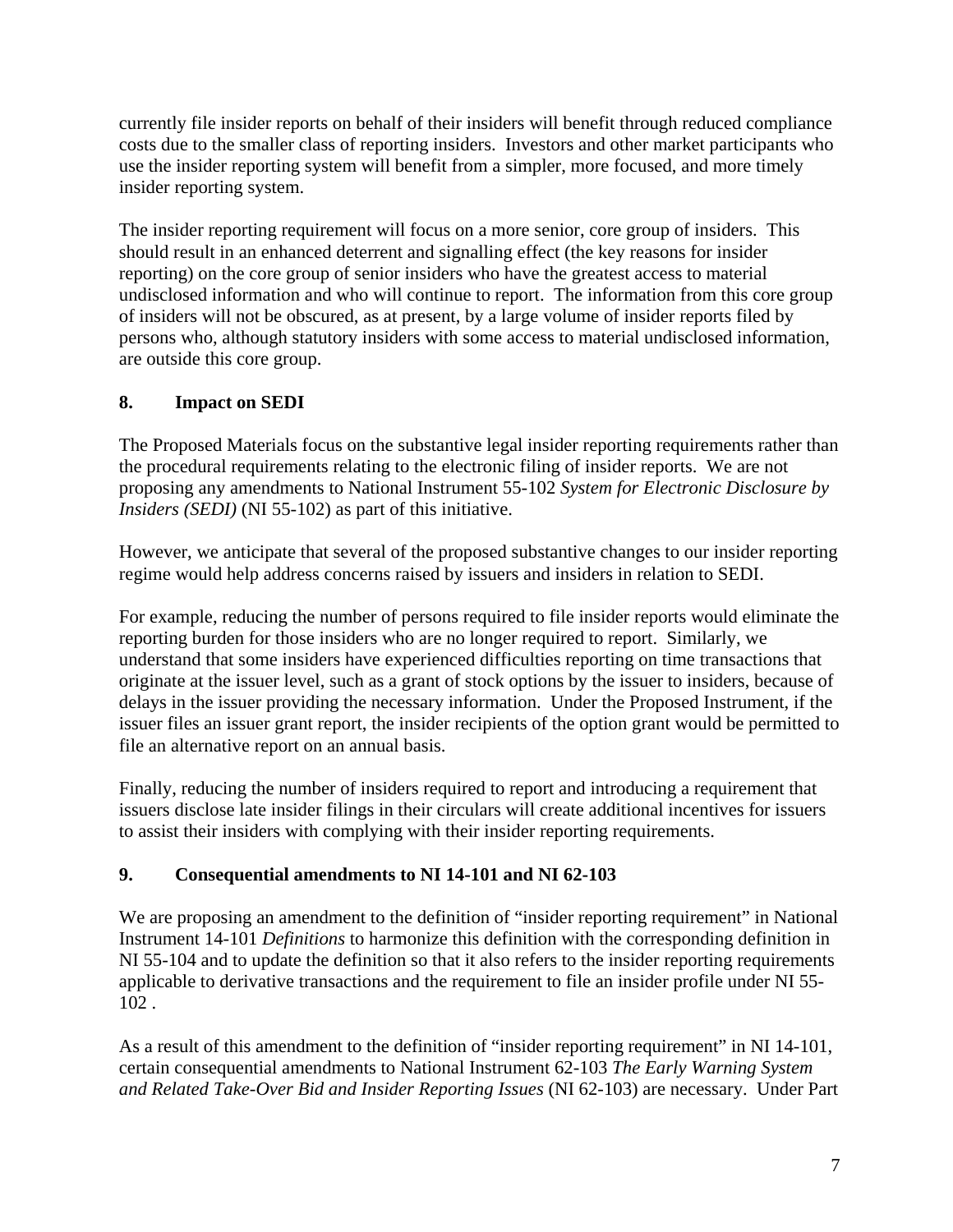9 of NI 62-103, an eligible institutional investor is exempt from the insider reporting requirement for a reporting issuer if the eligible institutional investor complies with the alternative monthly reporting requirements under Part 4 of NI 62-103 and complies with the other conditions in Part 9 of NI 62-103. As a result of the current definition of "insider reporting requirement" in NI 14-101, the exemption from the insider reporting requirements in Part 9 of NI 62-103 is currently an exemption only from the requirement to file insider reports relating to the insider's beneficial ownership of, or control or direction over, securities of the reporting issuer. The exemption does not exempt the eligible institutional investor from the requirement to file insider reports about derivative transactions that may affect the investor's publicly disclosed holdings. This is appropriate since a failure to disclose a monetization transaction or a similar derivative transaction may result in the investor's publicly disclosed holdings being misleading.

However, as a result of the amendment to the definition of "insider reporting requirement" in NI 14-101, in the absence of a corresponding amendment to NI 62-103, eligible institutional investors would be exempt from the requirement to file insider reports about derivative transactions under Part 4 of the Proposed Instrument. Accordingly, we are amending Part 9 of NI 62-103 to make it clear that that the insider reporting requirement applicable to derivative transactions in Part 4 of the Proposed Instrument continues to apply to eligible institutional investors.

# **10. Future Initiatives**

## *a) Late filing fees*

As a related initiative, we are also considering ways to harmonize the late filing fees and other consequences of late insider filings. Only some jurisdictions impose late fees and their rates are different. By administrative practice, jurisdictions do not duplicate late fees but the result is that different late fees apply to insiders depending on the location of the issuer's head office. We are assessing introducing a uniform administrative late fee for late filings regardless of head office jurisdiction. Finally, we are considering whether the list of late filers maintained by certain jurisdictions should become a CSA list. However, we are not proposing any changes relating to late fees or a CSA list of late filers at this time.

*b) Issues relating to "hidden ownership" and "empty voting"* 

We are presently reviewing issues relating to the potential use of derivatives to avoid early warning requirements, insider reporting requirements and similar securities law disclosure requirements that are based on the concepts of beneficial ownership and control or direction.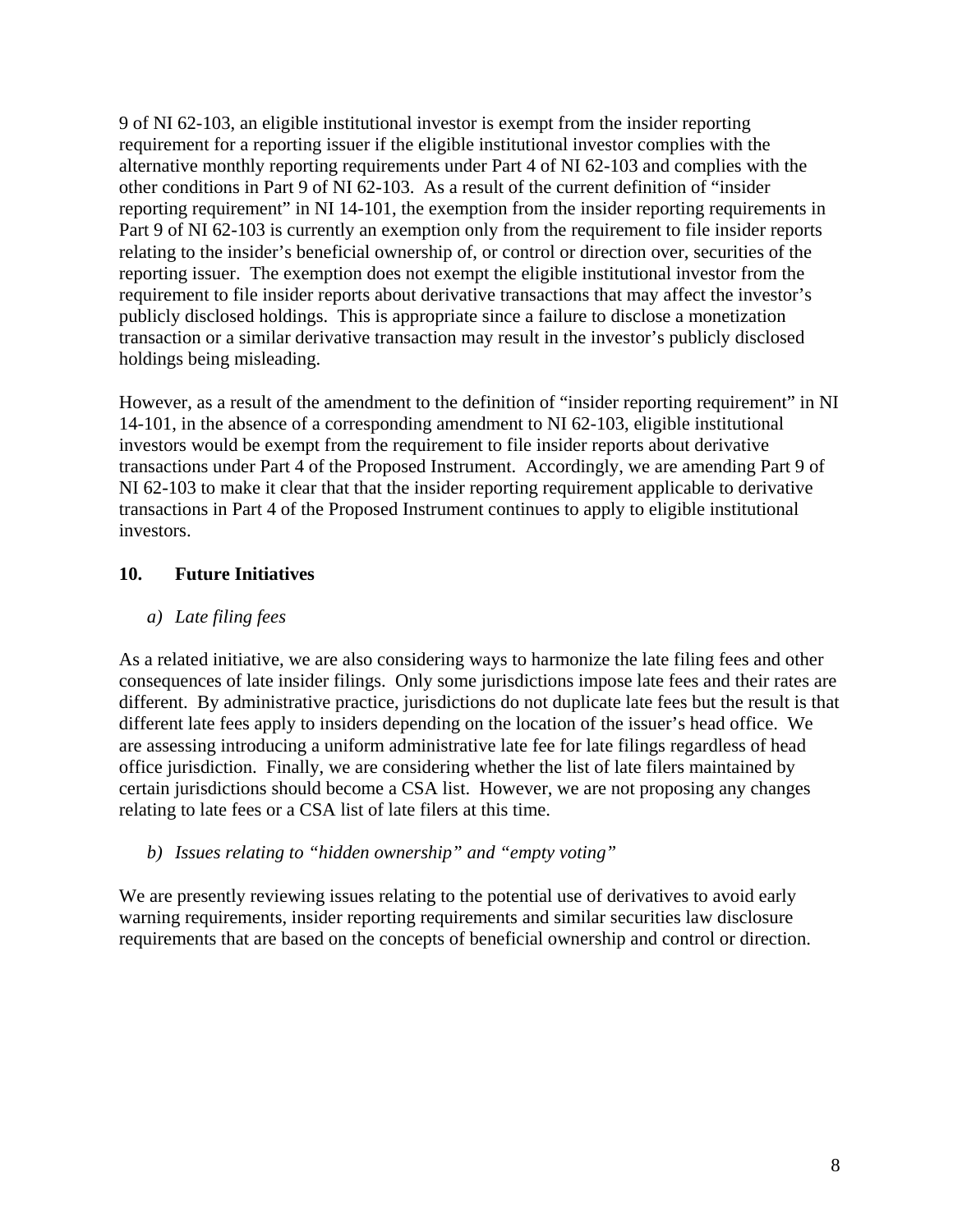According to recent studies,  $1$  a sophisticated investor may be able, through the use of equity swaps or similar derivative arrangements, to accumulate a substantial economic interest in an issuer without public disclosure and then quickly convert this interest into voting securities in time to exercise a vote. (This is referred to as "hidden (morphable) ownership".) The studies also suggest that an investor can, through derivatives or securities borrowing arrangements, acquire voting rights while having no economic stake in the issuer, or even having an economic interest contrary to the issuer's, and seek to influence the outcome of a shareholder vote. (This strategy is referred to as "empty voting"). These studies further suggest that issuers and insiders may be able to employ these strategies to "park" securities with friendly parties to influence how the securities are voted.

The authors of these studies note that these strategies can undermine securities regulatory requirements that are based on the concept of beneficial ownership of voting securities and that a number of jurisdictions, including the United Kingdom, Australia and Switzerland, have recently introduced important disclosure-based reforms in an attempt to deal with the hidden ownership aspect of this problem.

For example, the Financial Services Authority (the FSA) in the UK published a consultation paper in November 2007 relating to proposals to require disclosure of substantial economic interests in a public company held through "contracts for difference" or similar derivative instruments.<sup>[2](#page-8-1)</sup> In July 2008, the FSA announced that it had decided that "a general disclosure regime for long CfD positions (i.e., derivative positions that provide the holder with an economic interest in shares of an issuer) will be implemented as the most effective means of addressing concerns in relation to voting rights and corporate influence. Existing share and CfD holdings, in the same company, should be aggregated for disclosure purposes".<sup>[3](#page-8-2)</sup> The FSA issued a Feedback and Policy Statement in October 2008 and announced that final rules would be made in February 2009 to come into force on September 1, 2009.

We are reviewing the recent reform proposals in other jurisdictions and are considering developing similar proposals for Canada. We are also separately reviewing issues relating to empty voting. We would welcome comment from market participants in Canada on the proposals other jurisdictions are making and on issues relating to empty voting generally.

<span id="page-8-0"></span> $\frac{1}{1}$  See, for example, Henry T.C. Hu & Bernard Black, *Equity and Debt Decoupling and Empty Voting: Importance and Extensions*, University of Pennsylvania Law Review, vol 156, no. 3, January 2008 at 625 and various earlier papers cited therein. In the U.S., the question of whether an investor may be considered to have "beneficial ownership" of securities held by a counterparty to an equity swap was recently considered in the decision of the United States District Court for the Southern District of New York in the case *CSX Corporation v. The Children's Investment Fund Management (UK) LLP, et al.,*  dated June 11, 2008. In Canada, the Ontario Securities Commission recently had the opportunity to consider similar issues in the Sears Canada decision; see *In the Matter of Sears Canada Inc., Sears Holding Corporation, and SHLD Acquisition Corp. v. Hawkeye Capital Management, LLC, Knott Partners Management, LLC, and Pershing Square Capital Management, L.P.* dated August 8, 2006.

<span id="page-8-1"></span><sup>2</sup> See the Financial Services Authority, Disclosure of Contracts for Difference – Consultation and draft Handbook text, available at www.fsa.gov.uk .

<span id="page-8-2"></span><sup>3</sup> See the FSA, Contracts for Difference Policy Update, available at www.fsa.gov.uk.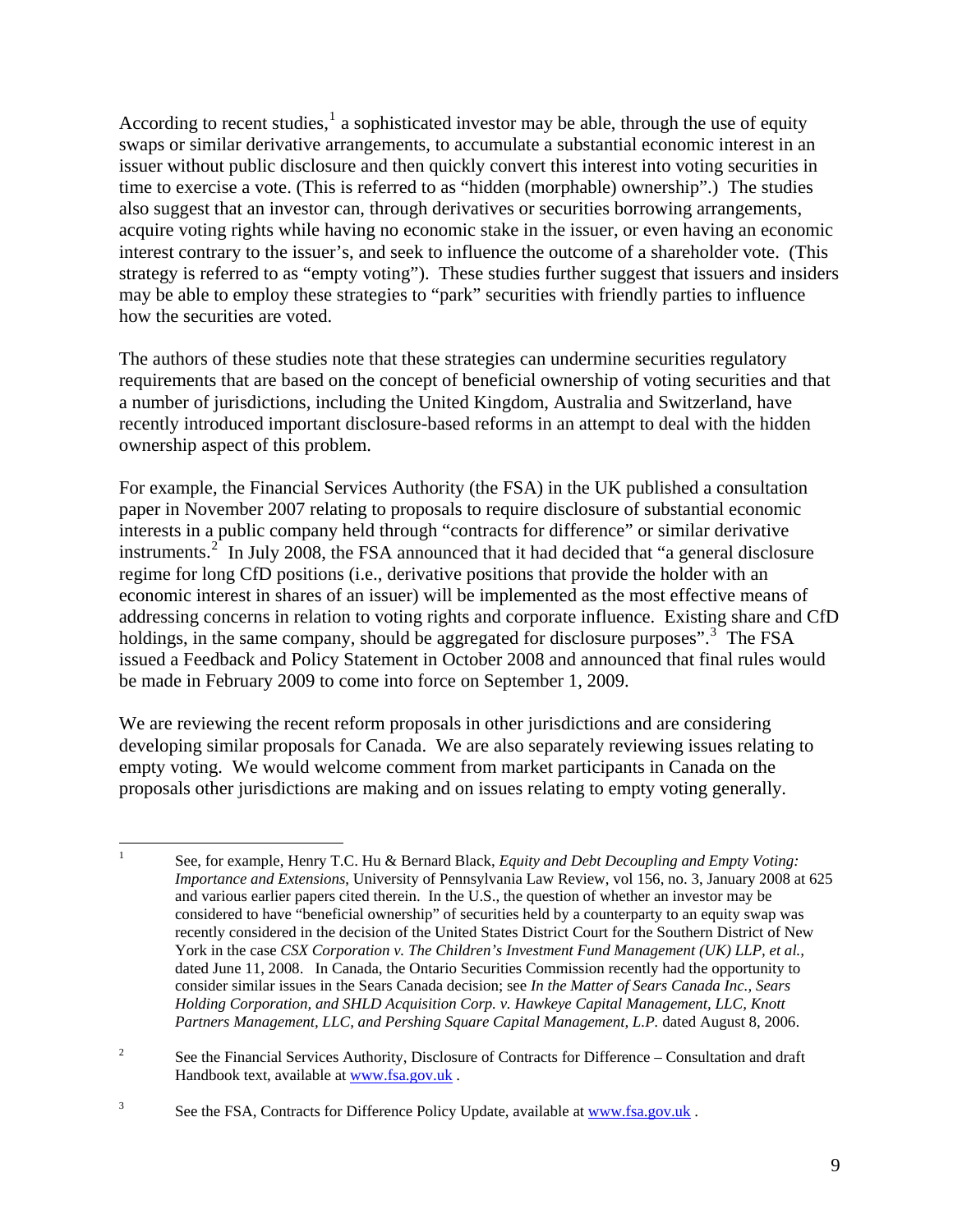### **Appendices**

We have set out in Appendix A a set of specific questions for which we are seeking comment. The full text of the Proposed Instrument and the Proposed Policy are set out in Appendices B and C to this Notice. The text of the various consequential amendments and proposed repeals is set out in Appendices D to K. Certain jurisdictions may include additional information in Appendix L.

#### **Request for Comments**

We welcome your general comments on the Proposed Materials.

We also invite comments on specific aspects of the Proposed Instrument. The request for specific comments is located in Appendix A to this Notice.

Please submit your comments in writing on or before March 19, 2009. If you are not sending your comments by email, please include a CD ROM containing the submissions (in Windows format, Word).

Address your submission to the following CSA member commissions:

British Columbia Securities Commission Alberta Securities Commission Saskatchewan Financial Services Commission Manitoba Securities Commission Ontario Securities Commission Autorité des marchés financiers Nova Scotia Securities Commission New Brunswick Securities Commission Office of the Attorney General, Prince Edward Island Securities Commission of Newfoundland and Labrador Registrar of Securities, Government of Yukon Registrar of Securities, Department of Justice, Government of the Northwest Territories Registrar of Securities, Legal Registries Division, Department of Justice, Government of Nunavut

Please deliver your comments **only** to the addresses that follow. Your comments will be forwarded to the remaining CSA member jurisdictions.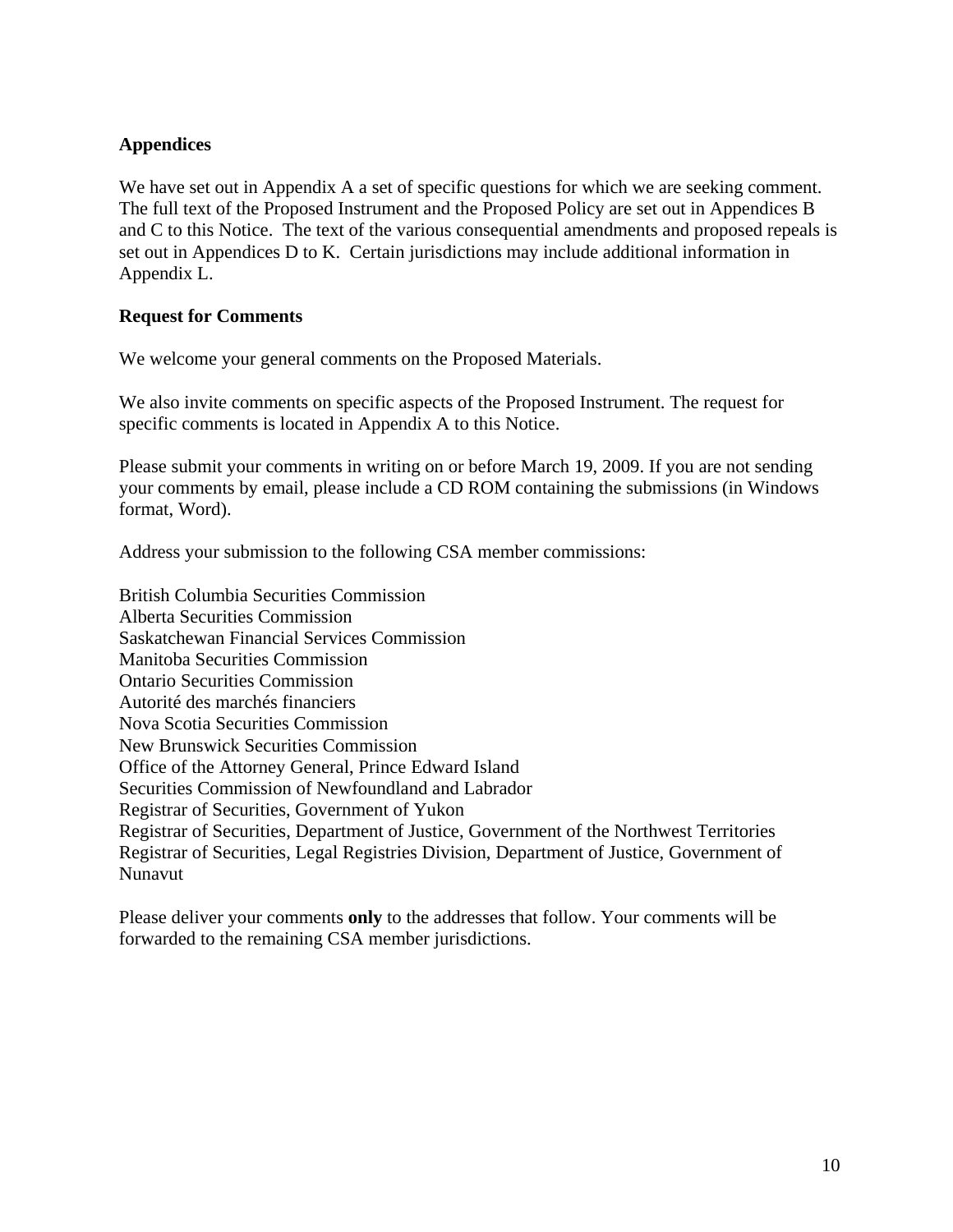Noreen Bent Manager and Senior Legal Counsel, Corporate Finance British Columbia Securities Commission PO Box 10142, Pacific Centre 701 West Georgia Street Vancouver, British Columbia V7Y 1L2 Fax: (604) 899-6741 or 800 373-6393 (toll free in BC and Alberta) E-mail: [nbent@bcsc.bc.ca](mailto:nbent@bcsc.bc.ca) 

M<sup>e</sup> Anne-Marie Beaudoin Corporate Secretary Autorité des marchés financiers 800, square Victoria, 22e étage C.P. 246, Tour de la Bourse Montréal, Québec H4Z 1G3 Fax : (514) 864-8381 E-mail: [consultation-en-cours@lautorite.qc.ca](mailto:consultation-en-cours@lautorite.qc.ca) 

We cannot keep submissions confidential because securities legislation in certain provinces requires publication of a summary of the written comments received during the comment period. Comments will be posted to the OSC web-site at www.osc.gov.on.ca.

#### **Questions**

Please refer your questions to any of:

Noreen Bent Manager and Senior Legal Counsel, Corporate Finance Corporate Finance British Columbia Securities Commission (604) 899-6741 or 800 373-6393 (toll free in BC and Alberta) nbent@bcsc.bc.ca

Alison Dempsey Senior Legal Counsel, Corporate Finance British Columbia Securities Commission (604) 899-6638 or (800) 373-6393 (toll free in BC and Alberta) adempsey@bcsc.bc.ca

Cathy Watkins Legal Counsel, Corporate Finance Alberta Securities Commission (403) 297-4973 cathy.watkins@asc.ca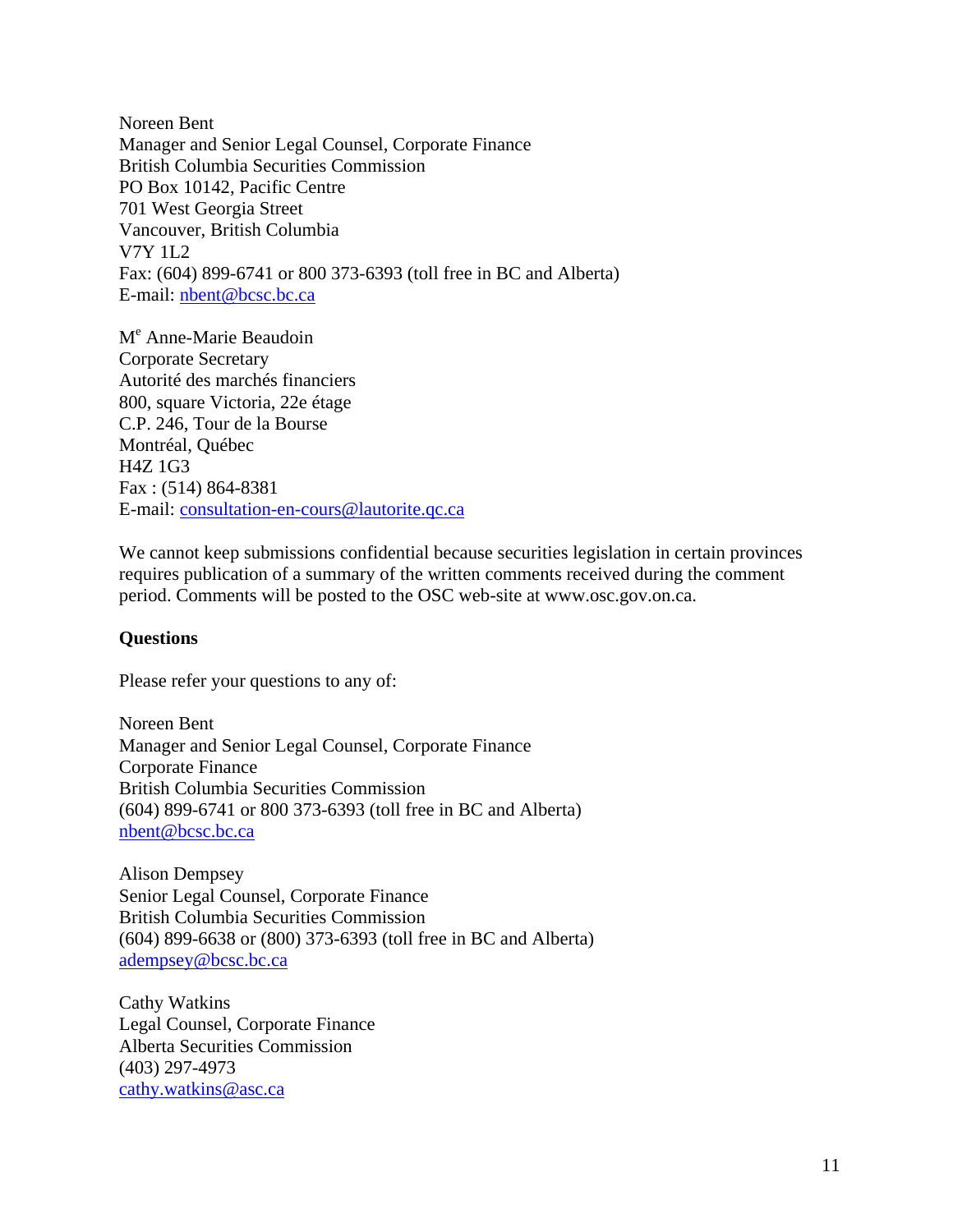Agnes Lau Associate Director, Corporate Finance Alberta Securities Commission (403) 297-8049 agnes.lau@asc.ca

Patti Pacholek Legal Counsel Saskatchewan Financial Services Commission – Securities Division (306) 787-5871 patti.pacholek@gov.sk.ca

Chris Besko Legal Counsel – Deputy Director The Manitoba Securities Commission (204) 945-2561 Chris.besko@gov.mb.ca

Paul Hayward Senior Legal Counsel, Corporate Finance Ontario Securities Commission (416) 593-3657 phayward@osc.gov.on.ca

Julie Cordeiro Legal Counsel, Corporate Finance Ontario Securities Commission (416) 593-2188 jcordeiro@osc.gov.on.ca

Livia Alionte Insider Reporting Analyst Autorité des marchés financiers (514) 395-0337 ext. 4336 livia.alionte@lautorite.qc.ca

Sylvie Lalonde Manager Regulation Autorité des marchés financiers (514) 395-0337 ext. 4461 sylvie.lalonde@lautorite.qc.ca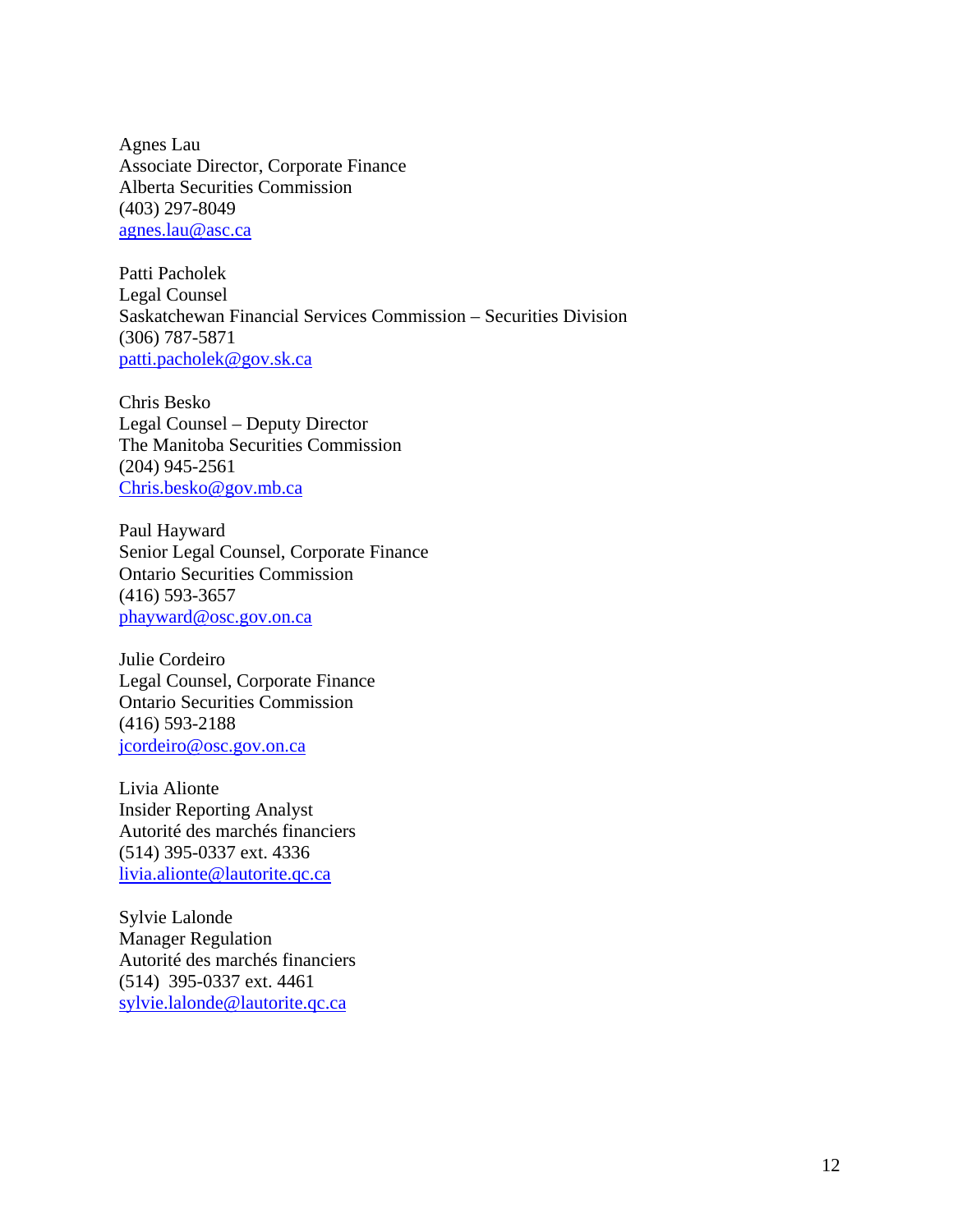Susan Powell Senior Legal Counsel New Brunswick Securities Commission (506) 643-7697 susan.powell@nbsc-cvmnb.ca

Shirley Lee Securities Analyst Nova Scotia Securities Commission (902) 424-5441 leesp@gov.ns.ca

The text of the Proposed Materials follows in Appendices B to G or can be found elsewhere on a CSA member website.

**December 18, 2008**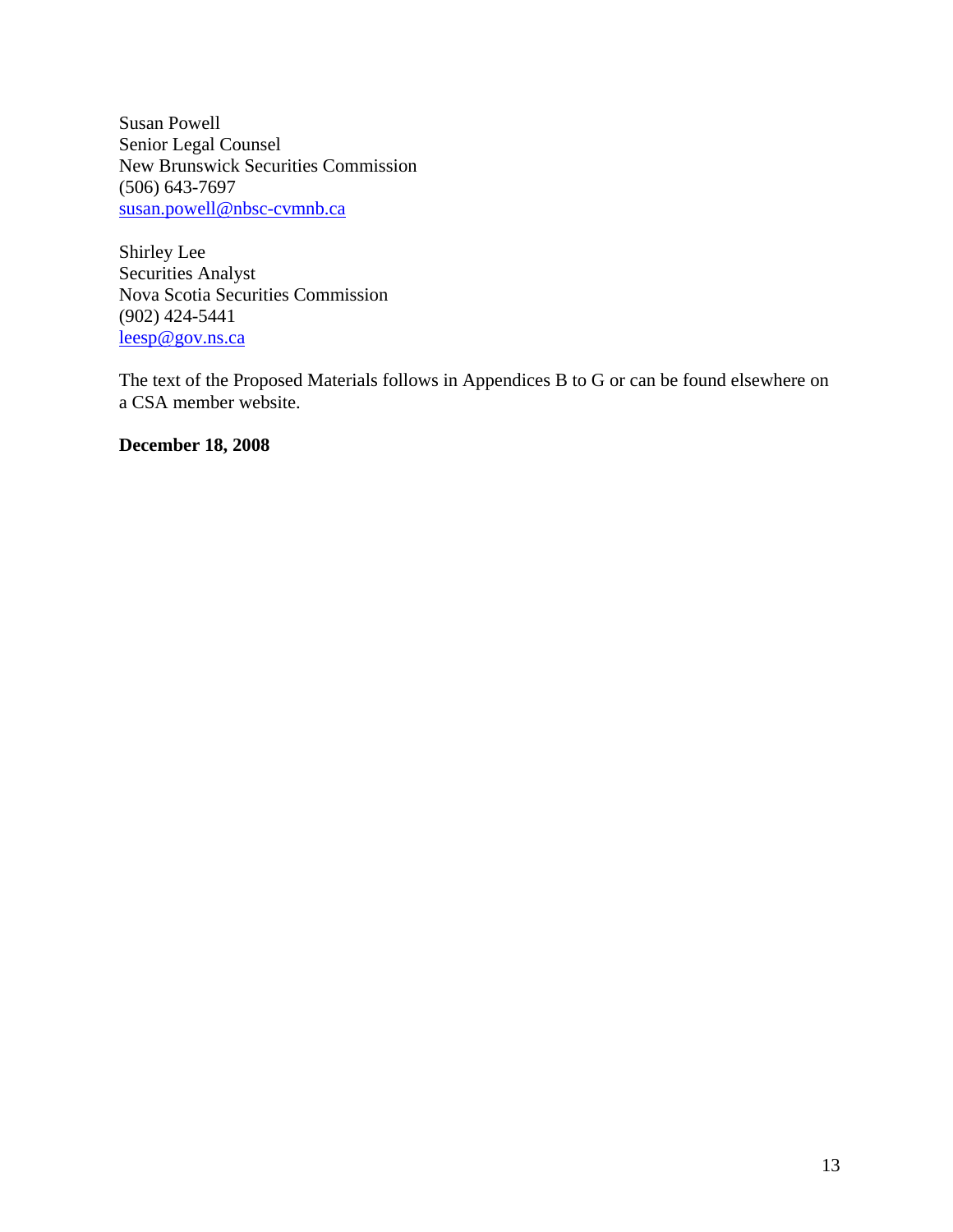## **Appendix A**

### **Specific Requests for Comment**

In addition to your general comments on the Proposed Materials, we also invite comments on specific aspects of the Proposed Instrument.

#### **Specific aspects of the Proposed Instrument**

**1. Definition of "reporting insider"** – We are proposing to limit the reporting requirement to persons who are "reporting insiders". The definition of reporting insider comprises i) a list of persons or companies that we think generally satisfy the criteria of having routine access to material undisclosed information and significant influence over the reporting issuer; and ii) a "basket" provision that explicitly cites these two criteria.

We invite comments on the following questions:

- a. Do you agree that the reporting requirement should be limited to insiders who satisfy the criteria of routine access to material undisclosed information and significant influence over the reporting issuer? If not, why not? What other criteria should we use in determining who should have to file insider reports?
- b. Do you think the persons or companies enumerated in the definition of "reporting insider" are appropriate? If you think any persons or companies should be added or removed, please explain.
- c. We think that the proposal to limit the reporting requirement to reporting insiders (as currently defined) will significantly reduce the number of insiders who have to file insider reports, particularly for larger issuers with many subsidiaries and affiliates. Do you agree? If possible, please describe the anticipated impact of this change on your organization.
- **2. Definition of "major subsidiary"** We are proposing to amend the percentage thresholds in the definition of "major subsidiary" (currently found in NI 55-101) from 20% of consolidated assets or revenues to 30% in the Proposed Instrument. This would reduce the number of insiders who will be reporting insiders since the definition of reporting insider includes various persons or companies at the major subsidiary level. For example, if we make this change, a director of a subsidiary the assets or revenues of which comprise 25% of the reporting issuer's consolidated assets or revenues on a consolidated basis will no longer be required to file insider reports, since the subsidiary will no longer be a major subsidiary. Do you agree with this change? If not, what should the thresholds be?
- **3. Reporting deadline**  We propose to retain the current ten day timeline for filing initial reports to accommodate new filers and the time associated with creating new insider profiles on the System for Electronic Disclosure by Insiders (SEDI). However, we propose to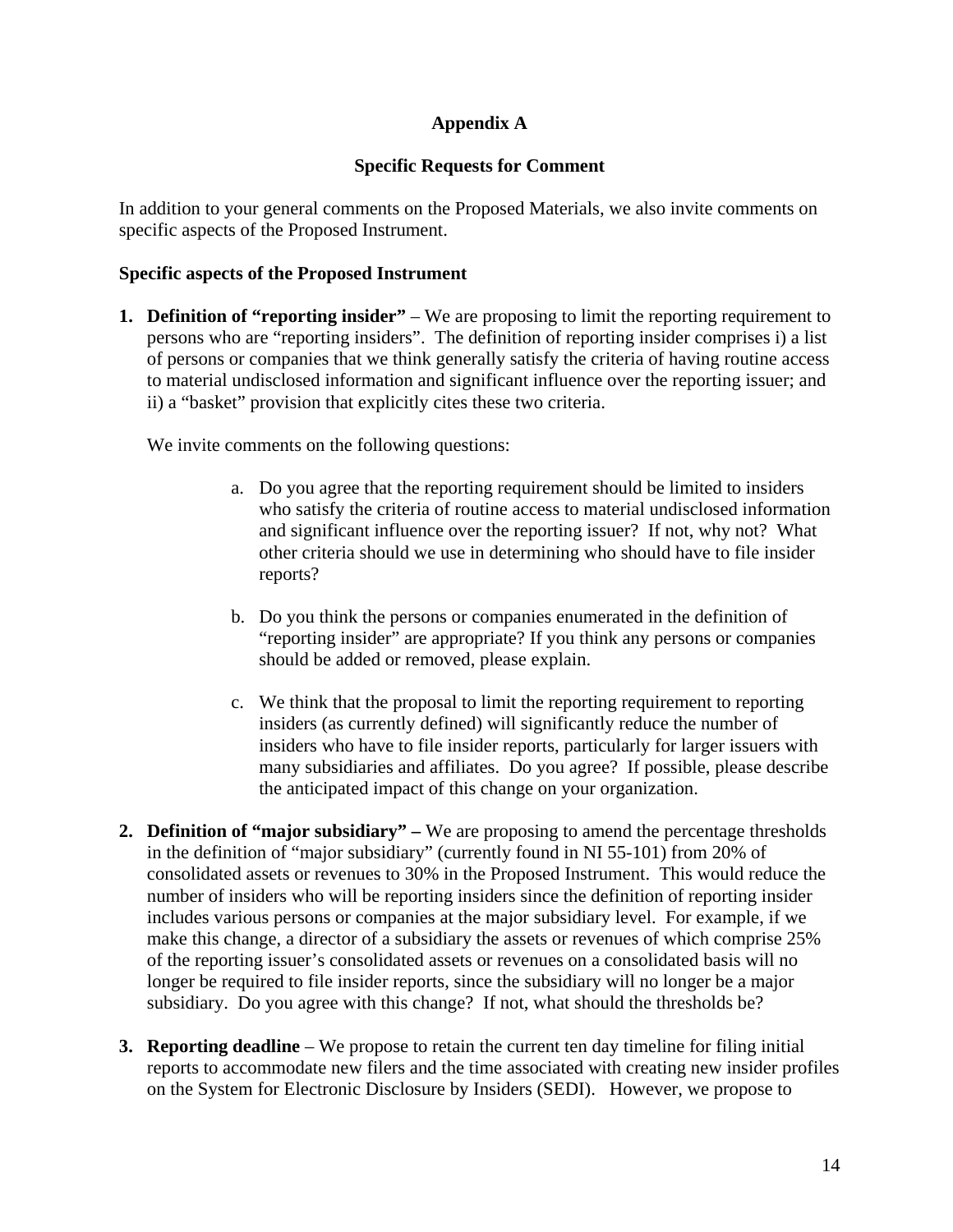accelerate the reporting deadline from 10 days to five calendar days for subsequent insider reports. Do you agree with this proposal? If not, please explain. Do you think that we should also accelerate the reporting deadline for filing initial reports to 5 calendar days? If not, please explain.

**4. Definition of "significant shareholder"** – We have included in the Proposed Materials a new term – significant shareholder – to refer to a person or company who is an "insider" under securities legislation because the person has beneficial ownership of or control or direction over, or a combination of beneficial ownership of and control or direction over, whether direct or indirect, securities of an issuer carrying more than 10 percent of the voting rights attached to all of the issuer's outstanding voting securities. The definition of "significant shareholder" has the same meaning as the corresponding language in the definition of "insider" in securities legislation and has been included in the Proposed Materials to facilitate readability.

The definition of "significant shareholder" (and the corresponding language in the definition of "insider" in securities legislation) currently refers to "… securities of an issuer carrying more than 10 percent of the voting rights attached to *all* of the issuer's outstanding voting securities". Accordingly, this language does not make a distinction between different classes of voting securities that may have different voting entitlements.

The current definition may result in situations, particularly in the case of issuers with twotier (multiple-voting) share structures, where a shareholder may hold a significant proportion of voting securities of a particular class but not be a significant shareholder (or an insider) because of the effect of a separate class of voting securities.

The early warning regime<sup>[1](#page-14-0)</sup> in securities legislation contains a similar disclosure threshold based on beneficial ownership of, or control or direction over voting securities. However, this disclosure threshold refers to "voting … securities *of any class* of a reporting issuer". Similarly, the principal stockholder concept in section 16(a) of the U.S. *Securities and Exchange Act of 1934* Act refers to "any class of equity security".

We are considering amending the definition of significant shareholder, and seeking legislative amendment of the corresponding provisions in the definition of insider, to replace the language "all of the issuer's outstanding voting securities" with "any class of the issuer's outstanding voting securities". We are not proposing to extend the significant shareholder concept to holders of non-voting equity securities.

We invite comments on the following specific questions:

<span id="page-14-0"></span> $\frac{1}{1}$ 

a. Do you think a significant shareholder should be determined by the shareholder's holdings of a particular class of voting securities, or is the current basis for determining whether a person is a significant shareholder

See section 5.2 of Multilateral Instrument 62-104 *Take-Over Bids and Issuer Bids* and section 102.1 of the *Securities Act* (Ontario).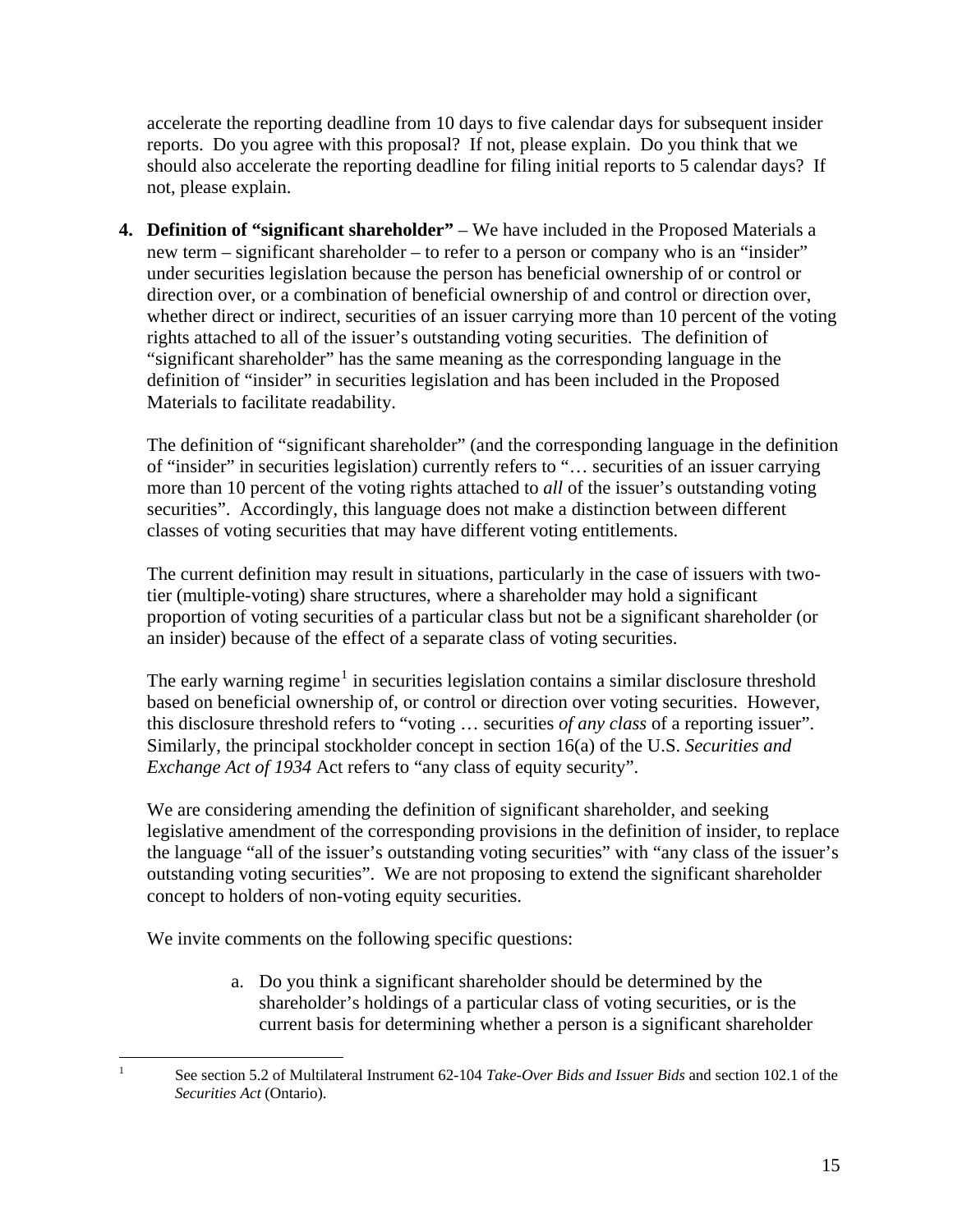(based on holdings of all of the issuer's outstanding voting securities) appropriate? Please explain.

- b. Should different considerations apply to the disclosure thresholds for the purposes of the early warning requirements and the insider reporting requirements?
- **5.** Concept of "post-conversion beneficial ownership" We have introduced in the Proposed Materials the concept of "significant shareholder based on post-conversion beneficial ownership". This concept, which is based on a similar concept which exists in the early warning regime,<sup>[2](#page-15-0)</sup> is intended to ensure that a person cannot avoid crossing a disclosure threshold (either the early warning disclosure threshold or disclosure obligations associated with insider status) by holding a convertible security rather than the underlying security directly. For example, we think that a person who holds 9.9% of an issuer's common shares together with special warrants convertible into an additional 10% of the issuer's common shares, should have the same reporting requirements as a person who holds 19.9% of the issuer's common shares directly. We invite comments on the following specific questions:
	- a. Do you agree with harmonizing the insider reporting regime with the early warning regime to address securities convertible within 60 days (60-day convertibles)? If not, why not? Should different considerations apply to the disclosure thresholds for the purposes of the early warning requirements and the insider reporting requirements?
	- b. Are you aware of any practical difficulties in applying the disclosure test for 60-day convertibles in the early warning system? If yes, please explain.
	- c. Should we exempt any types of securities or securityholders from this calculation for the purposes of determining insider status? For example, should we exempt convertible securities (such as options) that are significantly "out of the money"? Should we exempt "eligible institutional investors" (as defined in National Instrument 62-103 *The Early Warning System and Related Take-Over Bid and Insider Reporting Issues*) from this definition for insider reporting purposes?
- **6. Issuer grant report** As explained in the Notice, we are proposing to introduce a new exemption that would permit an issuer, if it so chose, to file on SEDAR an "issuer grant report" to assist its insiders in their reporting of option grants. If the issuer files an issuer grant report, the insider recipients of this grant would then be exempt from the requirement to file an insider report about the grant by the ordinary filing deadline and could instead file an alternative report on an annual basis.

<span id="page-15-0"></span> $\frac{1}{2}$ 

See section 1.8 of Multilateral Instrument 62-104 *Take-Over Bids and Issuer Bids* and subsection 90(1) of the *Securities Act* (Ontario).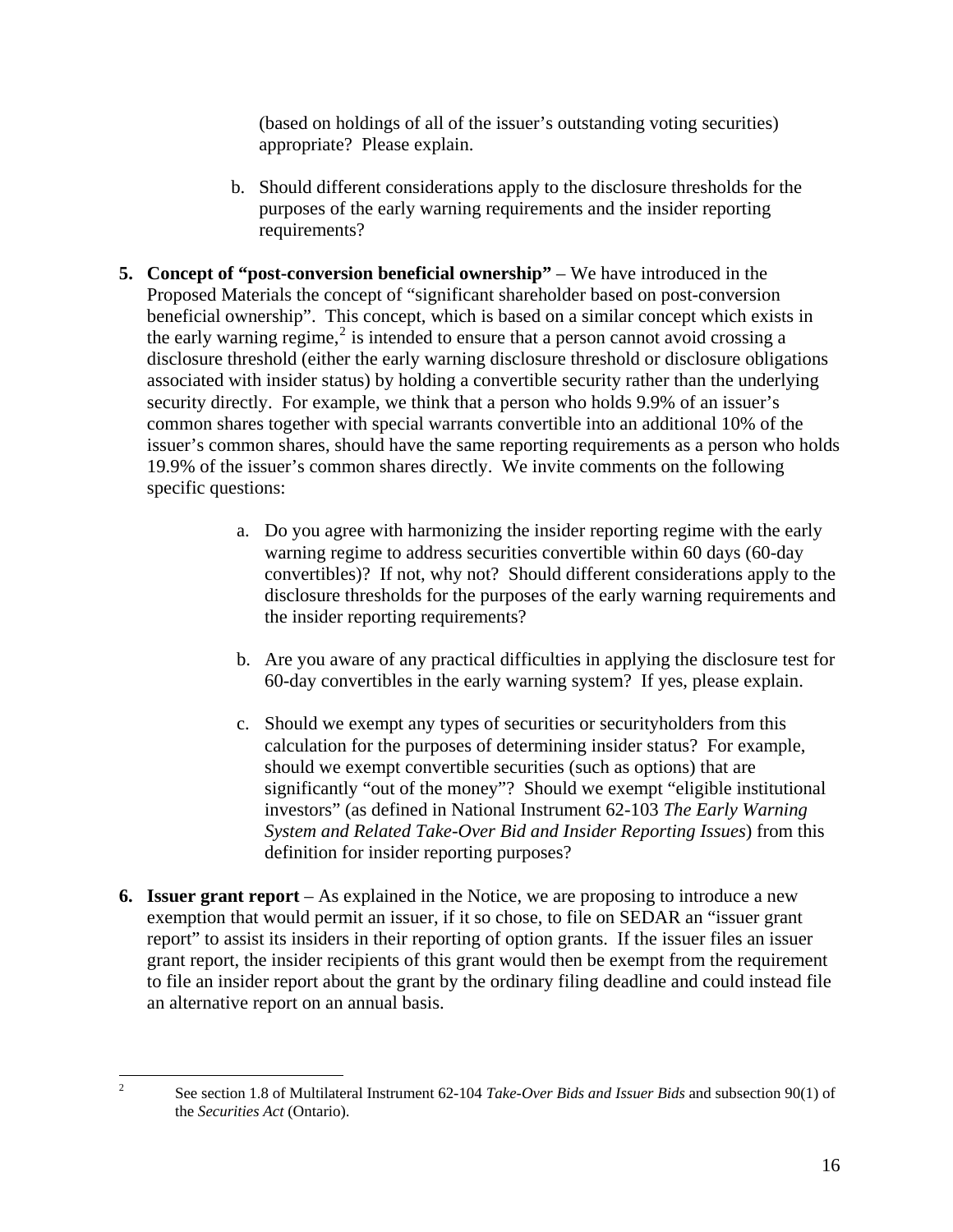- a. Do you agree with this proposal? Do you think issuers and insiders will find this exemption useful?
- b. We are proposing that the issuer grant report be filed on SEDAR, pending necessary changes being made to SEDI. Do you think the information in an issuer grant report is better disclosed through SEDAR or SEDI?
- c. The issuer grant report exemption contemplates that reporting insiders who rely on this exemption will make an annual filing, similar to the manner in which reporting insiders currently report acquisitions under an automatic securities purchase plan. Do you agree with this approach? Do you think annual reporting is sufficiently timely?
- d. We have proposed that the deadline for filing the annual report under Part 5 and Part 6 should be 90 days from the end of the calendar year. Is this appropriate? Should we accelerate this deadline for filing these annual reports to, for example, 30 days from the end of the calendar year?
- **7. Report by certain designated insiders for certain historical transactions** Subsections 1.2(2) and (3) of the Proposed Instrument provide that directors and officers of an issuer may, in certain circumstances, be designated or determined to be insiders of a second issuer. Subsection 3.6(1) of the Proposed Instrument requires these individuals to file, within 10 days of being designated or determined to be an insider of the second issuer, insider reports for transactions involving securities of the second issuer for a historical period of up to six months. These provisions are based on the "deemed insider look-back provisions" in securities legislation of some jurisdictions. The purpose of these provisions is to address concerns over directors and officers of a company proposing to acquire a significant interest in another company by "frontrunning" the acquisition through personal purchases of shares of the second company.

We have included these deemed insider look-back provisions in the Proposed Instrument in the interests of harmonizing these provisions. We anticipate that the current deemed insider look-back provisions in securities legislation will be repealed effective on the coming into force of the Proposed Instrument.

Currently, insiders who are required to file insider reports in accordance with the deemed insider look-back provisions must file these reports on SEDI. Under the Proposed Instrument, these individuals will be required to file insider reports in respect of these historical transactions in paper format on SEDAR. We have proposed this change because we understand some insiders have experienced difficulties in filing reports about these historical transactions on SEDI and have inadvertently triggered late fees. In addition, because these filings will commonly arise in a takeover bid context, we think it may be helpful for market participants to view these filings in conjunction with other filings relating to the take-over bid. However, we acknowledge that this may raise a concern about fragmenting an insider's disclosure so that historical transactions are disclosed on SEDAR but that current and future transactions are disclosed on SEDI.